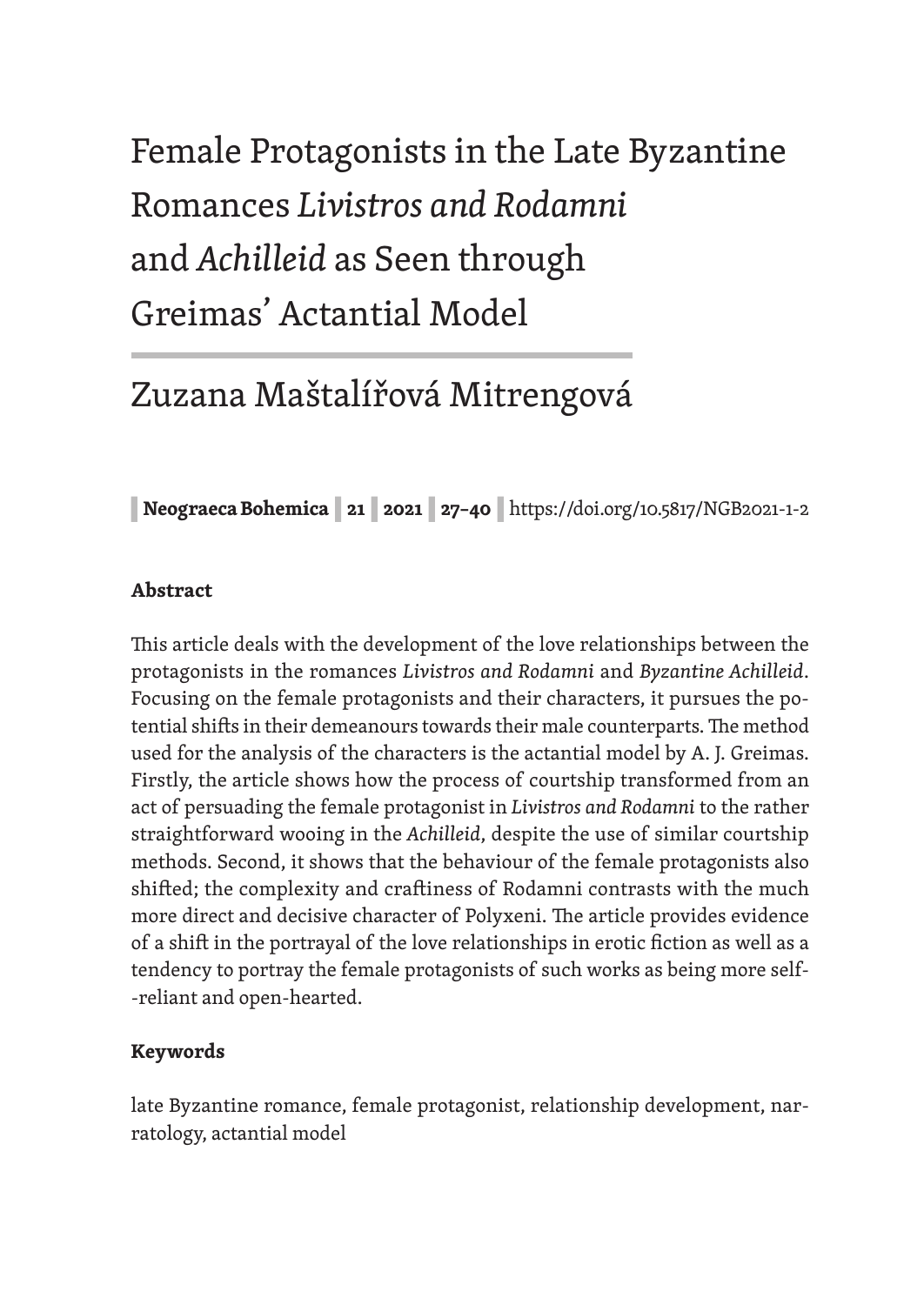Late Byzantine romances are works of erotic fiction, written between the 13<sup>th</sup> and 15<sup>th</sup> centuries in the vernacular Greek in 15-syllable iambic verse. The common storyline of these romances, namely *Livistros and Rodamni*, *Velthandros and Chrysantza*, *Kallimachos and Chrysorroi*, *Byzantine Achilleid*, *Florios and Platzia- -Flora*, *Byzantine Iliad,* and *Imberios and Margarona*, is the love story of a noble young couple who must overcome numerous hardships (such as enemies and fate) to live happily ever after. Late Byzantine, or Palaiologan, romances built on a tradition of Greek erotic fiction going back to the first centuries A.D., to the Second Sophistic.<sup>1</sup> In the 12<sup>th</sup> century, educated writers supported by the highest aristocratic circles of Constantinople picked up the threads of this long-dormant genre. Four so-called Komnenian novels have been preserved that in many ways resemble their late ancient ancestors.<sup>2</sup> After another interruption of more than 100 years, not long after 1204 the first of the late Byzantine romances emerged.

The elaborate narrative structure of these works; the mix of Western, Eastern, and Byzantine motifs; and their resemblance to other romances written at that time across Europe began to attract scholarly interest only in the last decades of the 20<sup>th</sup> century. One of the questions that has arisen is how social changes emerging at that time in the (former) territory of the Byzantine empire were reflected in these works. Studies of sexuality, gender and masculinity, among other topics, have contributed to a better understanding of such changes.<sup>3</sup> Scholars have wondered about the extent to which the depiction of the protagonists' behaviour corresponds to the conditions in Byzantine society and the extent to which it is the authors' ingenious play with a broad range of literary motifs.<sup>4</sup> In other words, if the romances show physical relationships between the couples before marriage, does that mean that this was acceptable in the Byzantine society of the day as well? If Kallimachos is portrayed as a passive, shy youth, in contrast to the bright and sharp Chrysorroi, does this reveal something about the young people of 14<sup>th</sup> century Byzantium? Is Rodamni really so arrogant and artful to torture Livistros with her constant rejections or is she just naïve and simple-minded?

These and similar questions have been the subject of extensive discussions.<sup>5</sup> Hans G. Beck and Roderick Beaton have argued that the romances are so heavily

<sup>1</sup> Regarding late ancient novels, see Hägg (1991) or Whitmarsh (2008).

<sup>2</sup> Regarding the Komnenian novels, see Beaton (1996); regarding the relationship and similarity of late ancient and Komnenian novels, see Roilos (2006).

<sup>3</sup> Meyer (2019: 9–10) and Messis – Nilsson (2019: 160). Regarding sexuality and masculinity, see Messis (2006); cf. Beck (1986).

<sup>4</sup> Messis – Nilsson (2018: 3).

<sup>5</sup> Out of many, see, for example, Agapitos (1990); Smith (1999); Agapitos (1993); Messis – Nilsson (2019); Vassilopoulou (2020); Ainalis (2020).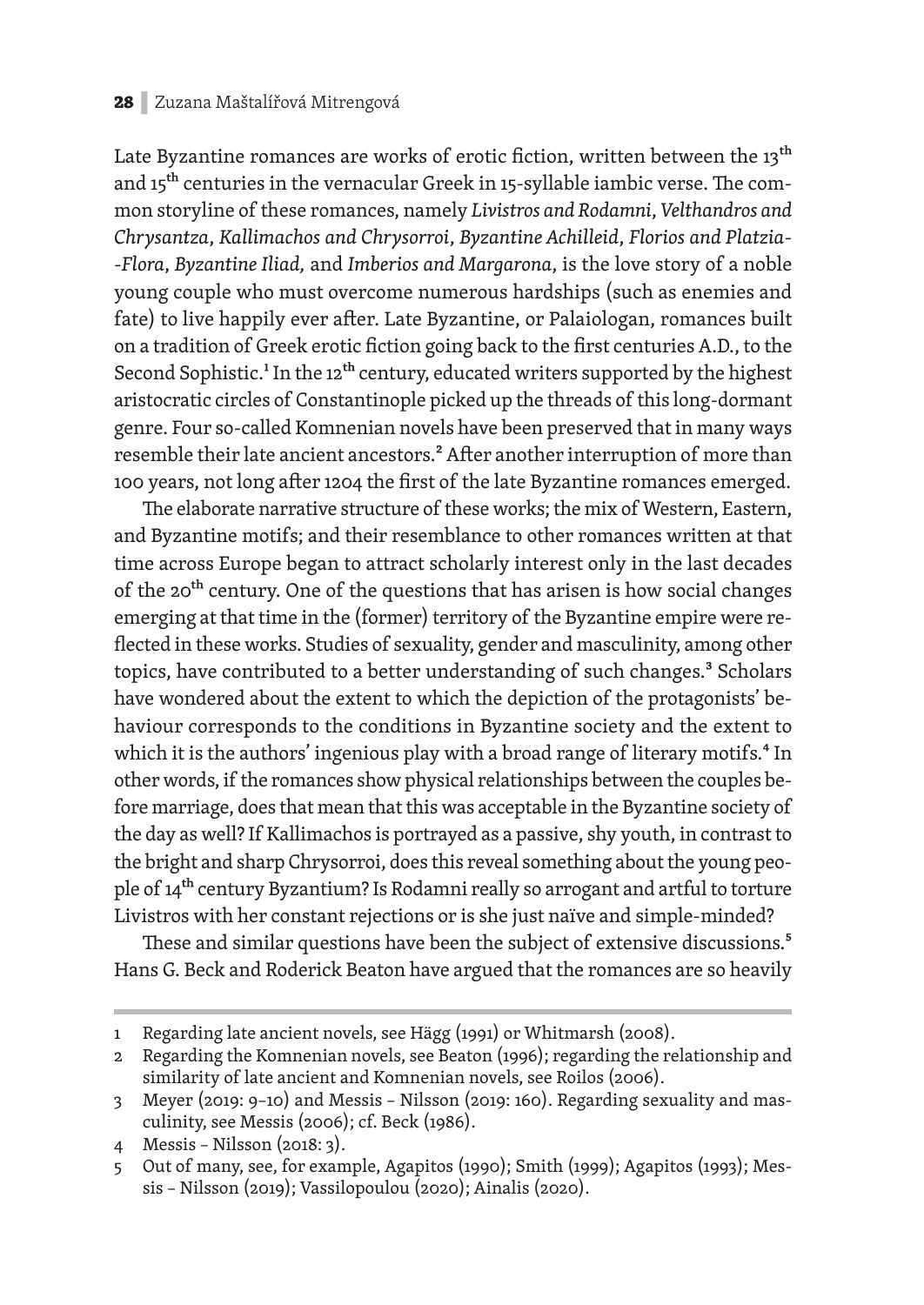influenced by Western chivalric romances that all the moral codes of Byzantium and orthodoxy have been forgotten and the works mirror the then-current approach to sexuality.<sup>6</sup> However, this is neither the only nor the prevailing opinion. Panagiotis Agapitos showed that even one of the most erotically charged scenes in the romances, the bath scene in *Kallimachos and Chrysorroi*, is drawn largely from late ancient and Komnenian models.<sup>7</sup> Kostas Yiavis and Kirsty Louisa Stewart have recently pointed out some significant contradictions between the story worlds of the romances and the social reality of the time.<sup>8</sup> All of the late Byzantine romances were probably written within a span of two centuries. Over this time, there were significant differences in the depictions and the developments of the relationship of the main couple as well as in the character of the heroine.

This article aims to contribute to the discussion outlined above. I take up the following questions: Does the behaviour of the protagonists during their courtship differ significantly between each romance? Can we observe different concepts of the female protagonist's chastity, shyness, or even craftiness? I will try to answer these questions with the help of the actantial model proposed by French semiotician A. J. Greimas. I will use his model, which theorizes that a plot can be broken down into six elements, to describe the diverse approach to courtship pursued by the protagonists in each romance. I will build actantial models of several parts of the plots of the romances *Livistros and Rodamni* and *Achilleid* and then compare them.

*Livistros and Rodamni* is the oldest of the late Byzantine romances, showing a remarkable mixture of features typical for both late ancient and Komnenian novels, such as an abundant use of rhetorical figures, references to ancient mythology, and a complex narratological structure, while at the same time adding new features such as folklore and French and even Persian and Arabic motifs. Livistros and Rodamni's significant reliance on the older novelistic motifs makes it an intermediate step between the late Byzantine tradition of erotic fiction and its earlier predecessors. At the same time, the presence of foreign motifs also attests to the author's contact with the non-Byzantine literary traditions.<sup>9</sup> The *Achilleid* combines features typical of other late Byzantine romances with the topics of death and war while mixing together Byzantine and Western court culture and social settings.<sup>10</sup>

<sup>6</sup> Beck (1971: 182–183); Beaton (1996: 106).

<sup>7</sup> Agapitos (1990: 268–272).

<sup>8</sup> Yiavis (2006: 195, 209–210); Stewart (2015: 91–92).

<sup>9</sup> For more about the late ancient, Komnenian and Western motifs in the romance, see Cupane (2016); Cupane – Krönung (2016); Priki (2019); Agapitos (2021: 15–23).

<sup>10</sup> Agapitos (2020: 52).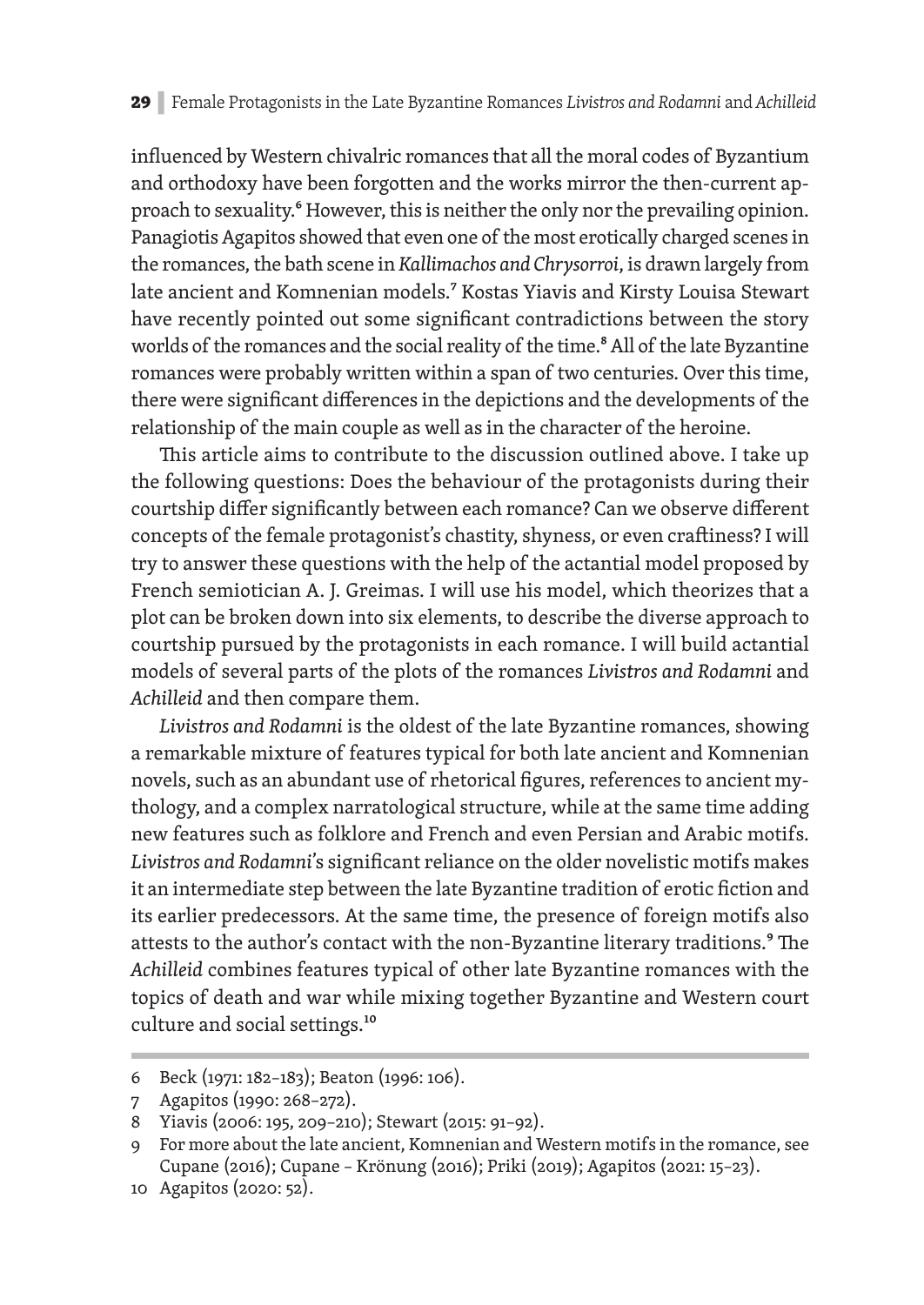#### 30 **|** Zuzana Maštalířová Mitrengová

Although the two romances were written more than 100 years apart, $<sup>11</sup>$  they</sup> have a lot in common, and so comparing them is likely to reveal possible changes and developments in the behaviour of the protagonists. To mention only a few shared characteristics, in both romances Eros plays an important role at the beginning of the heroes' love awakening, he punishes them because of their mockery of love, and he shoots the princess for whom the hero suffers with an arrow. In addition, the courtship is carried out by an exchange of letters. The characters of the princesses are also similar: they both resist falling in love and show defiance and they both reside in a place they cannot abandon easily – Rodamni dwells in the Silver Castle, while Polyxeni lives in a garden her father built for her.

Livistros and Rodamni was probably written around the middle of the 13<sup>th</sup> century, making it the first of the late Byzantine romances.<sup>12</sup> It has been preserved in five manuscripts, which differ in completeness and in the character of the story and the language used, testifying to the long-standing popularity of the work.<sup>13</sup> The work has several specifics concerning its narrative structure that are not to be found in the other romances. It is the only one of the romances where the plot is narrated in the first person, probably imitating the novels of earlier authors, Achilleus Tatios and Eustathios Makrembolites. The story is divided into books and the narrative is structured in sections by time of day. Another unique feature is the "Chinese-box" structure of the narrative. The narration begins with Prince Klitovon, who turns to his audience at court, intending to tell them a wonderful love story. He describes how he accidentally met a miserable young man, Livistros, and gradually persuaded Livistros to tell him the cause of his desperation. Livistros started to narrate his story to the prince, describing how he ridiculed love, then how Eros visited him in his dreams and made him Eros' slave. Eros made him seek Princess Rodamni, his chosen one. He managed to win her over, but, after a time full of happiness, they fell into a trap and Rodamni was abducted. Klitovon's narration gradually reaches the present time, when both friends are on the road trying to find the missing Princess Rodamni. The rest of the story is narrated by Klitovon, who gradually vields the floor to other protagonists (the witch, Princess Rodamni) who tell their

<sup>11</sup> I follow here the chronology proposed by Agapitos (1993). For different opinions suggesting a later composition and a different place of origin of *Livistros and Rodamni*, see Lendari (2007) and, most recently, Cupane (2013).

<sup>12</sup> Agapitos (1993).

<sup>13</sup> For my analysis, I use the edition of Agapitos (2006). The following year, Lendari published the Vatican version of the romance. Regarding the manuscripts, see Agapitos (1991).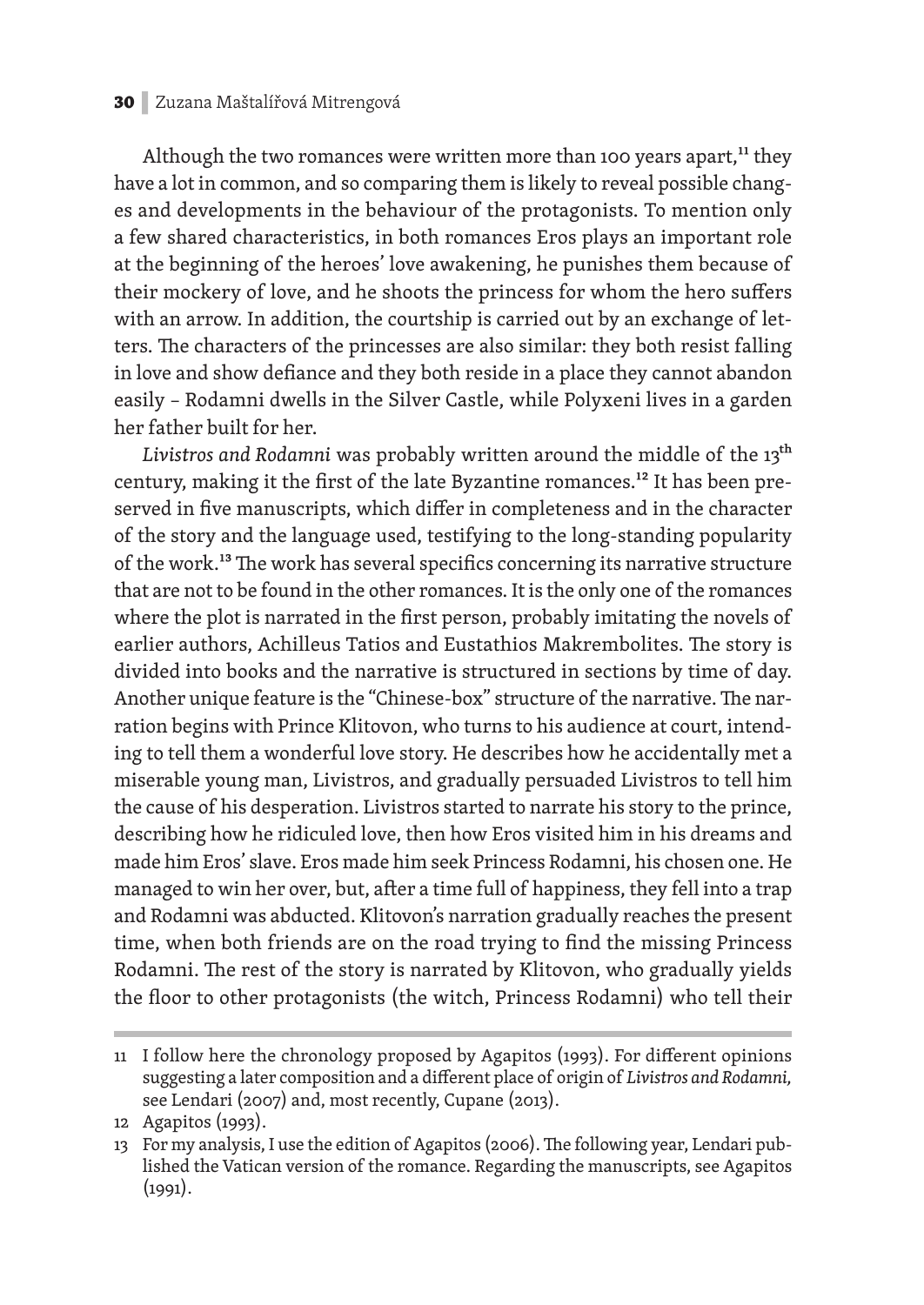stories in turn. Eventually, Klitovon turns to the original audience and closes his narration.<sup>14</sup>

The *Tale of Achilles*, or the *Byzantine Achilleid*, was probably composed around the middle of the 14<sup>th</sup> century. Although its name refers to the Homeric tradition, the story has little in common with the Homeric epics. As far as Homeric motifs are concerned, the romance can be looked at as having two parts. The first resembles other late Byzantine romances, telling a story of love and focusing prominently on romantic motifs.<sup>15</sup> The second part briefly describes the Trojan War and the participation and death of the main hero Achilles in it. In fact, the name of the male protagonist and his friend Pantrouklos is one of the few characteristics in the first part of the story that is in accord with the Homeric tradition.<sup>16</sup> However, not only Homeric motifs are to be found in the romance. The plot shows clear references to romances with Byzantine and other origins. Although the heroine of the *Achilleid* is only named once in the second half of the work, her name, Polyxeni, refers to two works dealing with the Homeric theme - *The Trojan War* by Dictys Cretensis<sup>17</sup> and the Greek adaptation of an originally French romance by Benoît de Sainte-Maure, *The War* of Troy.<sup>18</sup> The fact that the heroine is called by name only in the second half of the romance is another sign of the twofold structure of the work. In addition to the Homeric cycle, the romance also shows certain similarities with *Digenis Akritis*, for example in its strong connection between the garden and the heroine.<sup>19</sup> The Achilleid has survived in three manuscripts; for my analysis, I used the most elaborated Naples version.<sup>20</sup> The romance tells a story about the talented versatile prince Achilles, who, despite his physical attractiveness, is indifferent to love and mocks people who yield to its power. However, he falls in love with Polyxeni, the daughter of his enemy, during a war campaign.

She similarly mocks love but is eventually hit by Eros' arrow and falls in love with Achilles. They get married and live happily for six years, after which time the princess dies. Achilles mourns her a great deal. Eventually, he goes to fight for the Greeks in the Trojan War, where he is killed by Paris.

<sup>14</sup> Agapitos (1991: 125 –128).

<sup>15</sup> Yiavis (2016: 130–132).

<sup>16</sup> Smith (1991–1992: 78). Regarding the Homeric motifs in the *Achilleid*, see Goldwyn – Nilsson (2019).

<sup>17</sup> Frazer (1966).

<sup>18</sup> Papathomopoulos - Jeffreys (1996).

<sup>19</sup> Stewart (2015: 75, 84).

<sup>20</sup> Regarding the other versions, see Agapitos – Smith (1992). I use the edition of the N manuscript by Smith - Agapitos - Hult (1999).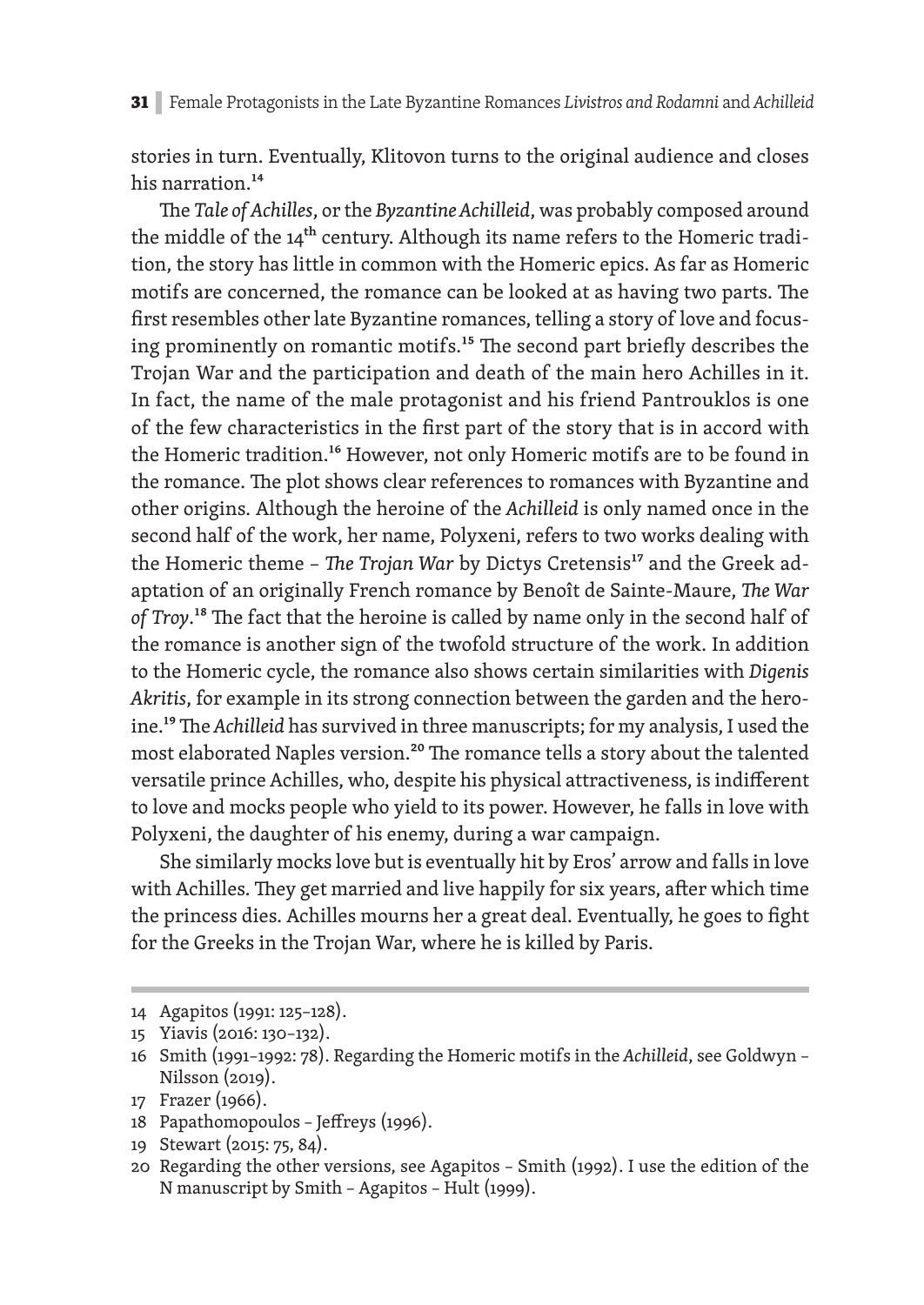#### 32 **|** Zuzana Maštalířová Mitrengová

Narratological studies focusing on the texts of Byzantine erotic fiction date back to the 1970s. In 1979, A. Aleksidze published the very first narratological analysis of the late Byzantine romances, based on the work of Vladimir Propp.<sup>21</sup> The past three decades have seen increasing interest in the application of narratology to novels and romances, as evidenced by several recent studies.<sup>22</sup> Greimas, whose actantial model I am using for my analysis, further developed the approach Propp introduced. The key component in the actantial model is an actant. It is the smallest unit of narration, meaning that every moment within the story where the characters are included can be broken down into actants.<sup>23</sup> The complete actantial model, the one for a specific situation in the plot, consists of a total of six actants: a subject, an object, a sender, a receiver, a helper, and an opponent. An actant can be any living creature participating in this specific instance of the storyline or also a subject or even an abstract concept. Actants can be individual or collective – one person can be assigned as an actant as can an entire kingdom or a mob. The assignment of the actants can change as soon the situation in the story develops. Thus, the elements assigned to each of the actants are not constant. For example, the princess in one situation in the story is assigned the actant of subject, but as soon as the situation changes, she can be in the position of opponent or recipient - or both.<sup>24</sup>

The six actants forming the model can be divided into three pairs: subjectobject, sender-receiver, and helper-opponent. The subject is the active performer of the situation, while the object is that action's receiver. The sender is the initiator of the activity, and the receiver is the recipient and target-character of the sender's intentions. The actantial models of the two romances under analysis often feature situations in which the sender and subject, and sometimes the receiver and object as well, are assigned to the same characters. This phenomenon is called actantial syncretism and typically results from a relatively small number of protagonists and a storyline without many branches.<sup>25</sup> For this reason, it is important to distinguish between the roles of sender and subject as well as the roles of receiver vs object. While the sender can be just the originator of an idea carried out by someone else, the character who carries out the proposed action is the subject. Similarly, the receiver may be the recipient of the information of that deed from the sender, but the object is what this action applies to and what will be treated by the subject.

<sup>21</sup> Aleksidze (1979).

<sup>22</sup> See especially Agapitos (1991); Nilsson (2001); Cupane (2013).

<sup>23</sup> Greimas (1983: 146).

<sup>24</sup> Ibid., 210–211.

<sup>25</sup> Ibid., 145.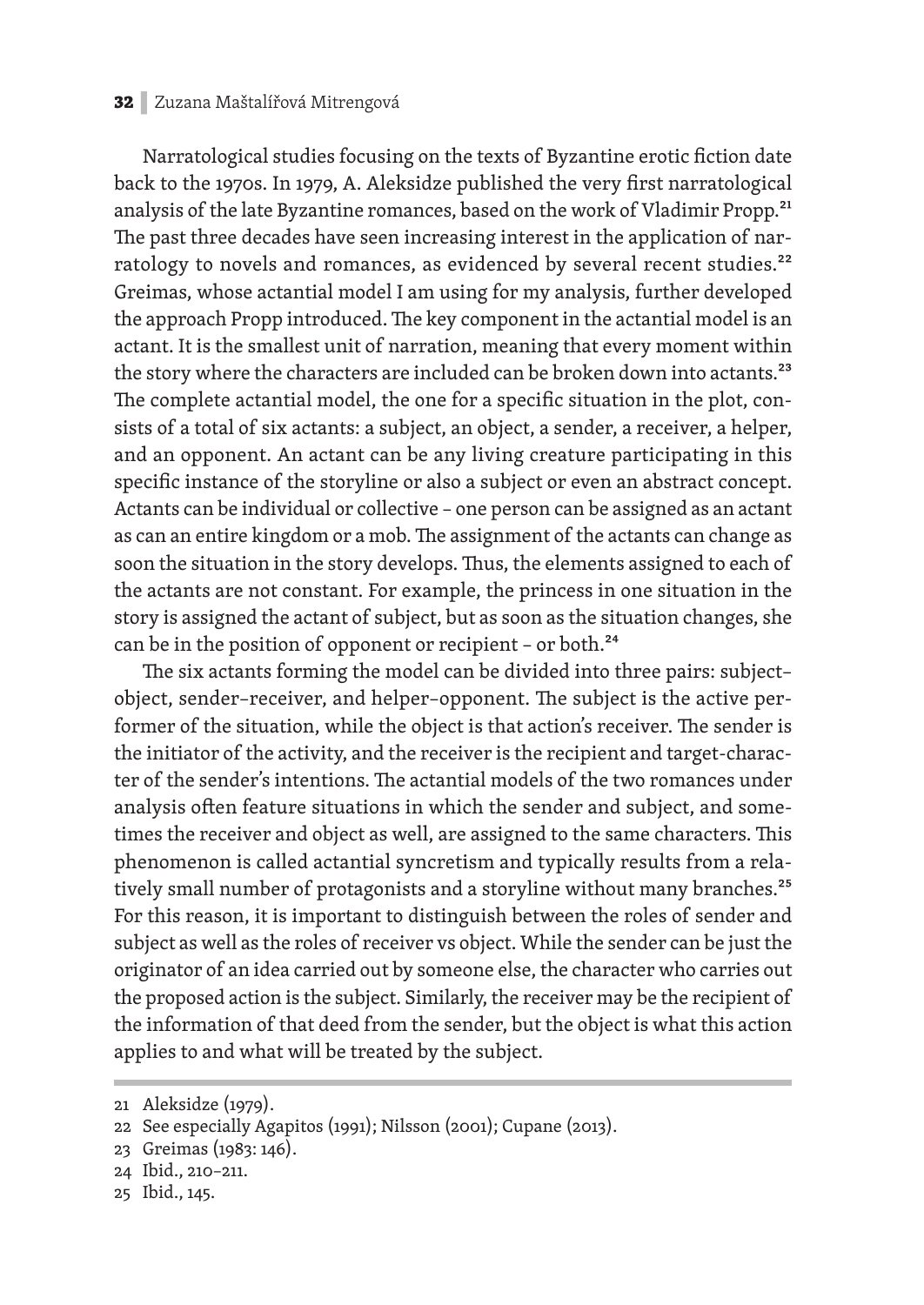The last pair of actants comprises the helper and the opponent. The helper assists the subject to successfully carry out the action, while the opponent tries to do the opposite and prevent it from happening. Greimas considered these two actants to play a minor role in the overall model, and so they may not always have characters assigned to them.<sup>26</sup> When they do, however, their role in the development of the plot, and thus the development of the protagonists' love relationship, is often essential.

My analysis, in which I observe the development of the heroes' love relationships and their behaviour, will focus on their face-to-face interactions, their communication with other characters about their love counterparts, and those moments when one of the lovers is thinking about their beloved. I will further observe the interactions of these characters as the actants of helper and opponent. For these purposes, it is crucial to focus on the actants of sender and receiver. From those situations when the protagonists or their helpers/opponents appear as these two actants, I will construct the actantial model of the love relationship.

For the sake of brevity, I will discuss actantial models which are substantially reduced, showing only the most important moments at the beginning of the relationship between the heroes.

| <b>Verse</b> | Subject   | Object                                                          | Helper | Opponent | Sender                  | <b>Receiver</b>  |
|--------------|-----------|-----------------------------------------------------------------|--------|----------|-------------------------|------------------|
| 1423-1424    | Eros      | $Arrow \rightarrow$<br>Rodamni                                  |        |          | Eros                    | Rodamni          |
| 1454-1457    | companion | R's refusal to<br>answer the<br>letters                         |        |          | Eunuch $+$<br>companion | Livistros        |
| 1565-1586    | Livistros | 4 <sup>th</sup> letter,<br>sorrow of<br>unavailing<br>courtship | Eros   | Eros     | Livistros               | Eros/<br>Rodamni |
| 1617-1629    | Rodamni   | Envy of<br>those not in<br>love, desire                         |        |          | Rodamni                 | Eunuch           |
| 1788-1792    | Rodamni   | Appeal to<br>show mercy,<br>a letter                            |        |          | Eunuch                  | Rodamni          |

The chart below shows the distribution of actantial roles starting when Rodamni is hit by an arrow and ending with her meeting with Livistros.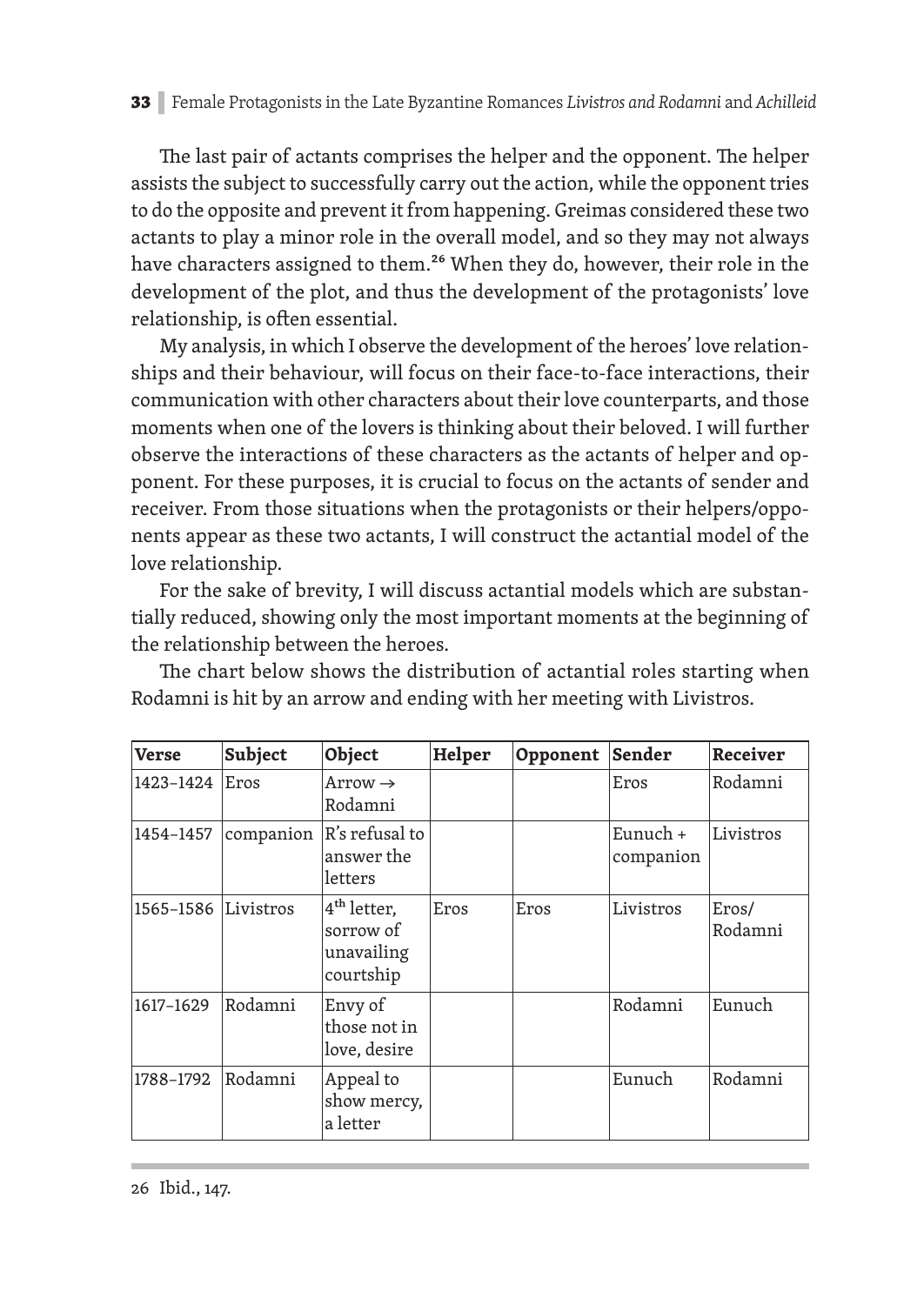# 34 **|** Zuzana Maštalířová Mitrengová

| <b>Verse</b>        | Subject             | Object                                                             | Helper    | Opponent  | Sender              | Receiver  |
|---------------------|---------------------|--------------------------------------------------------------------|-----------|-----------|---------------------|-----------|
| 1800-1817           | Rodamni             | 1 <sup>st</sup> letter,<br>compassion                              |           |           | Rodamni             | Livistros |
| 1820-1835           | Rodamni             | 7 <sup>th</sup> letter,<br>request for<br>proof of her<br>feelings |           |           | Livistros           | Rodamni   |
| 1883-1889           | Rodamni             | $2nd$ letter,<br>outrage                                           |           | Livistros | Rodamni             | Livistros |
| 1898-1920 Livistros |                     | $8th$ letter,<br>prayer for at<br>least a letter                   | Rodamni   | Rodamni   | Livistros           | Rodamni   |
| 1925-1940 Rodamni   |                     | 3 <sup>rd</sup> letter,<br>mercy,<br>forgiveness                   | Livistros |           | Rodamni             | Livistros |
| 2016-2036 Livistros |                     | 10 <sup>th</sup> letter,<br>asking for<br>a meeting                | Rodamni   |           | Livistros           | Rodamni   |
| 2074-2087 Rodamni   |                     | 4 <sup>th</sup> letter,<br>outrage,<br>purposeful<br>torture of L  |           | Livistros | Rodamni             | Livistros |
| 2120                | Eunuch +<br>Rodamni | Finding<br>a letter,<br>ignorance                                  |           |           | Eunuch +<br>Rodamni | Rodamni   |
| 2148-2159           | Livistros           | 13 <sup>th</sup> letter,<br>despair,<br>threat of<br>suicide       |           | Rodamni   | Livistros           | Rodamni   |
| 2162-2185           | Rodamni             | 6 <sup>th</sup> letter,<br>promise<br>of love, a<br>meeting        | Eunuch    |           | Rodamni             | Livistros |
| 2365-2370 Rodamni   |                     | Meeting,<br>giving up on<br>L'insistence                           |           |           | Rodamni             | Livitros  |

The section under discussion begins with Eros hitting Rodamni with an arrow. By the time Rodamni is hit, she has already received two love letters from Livistros. Focusing on the actants of sender and receiver, it is clear that the confidants of the heroes, the companion and the eunuch, are active mainly until Rodamni ceases to resist her feelings and starts to reply to Livistros' letters. Subsequently,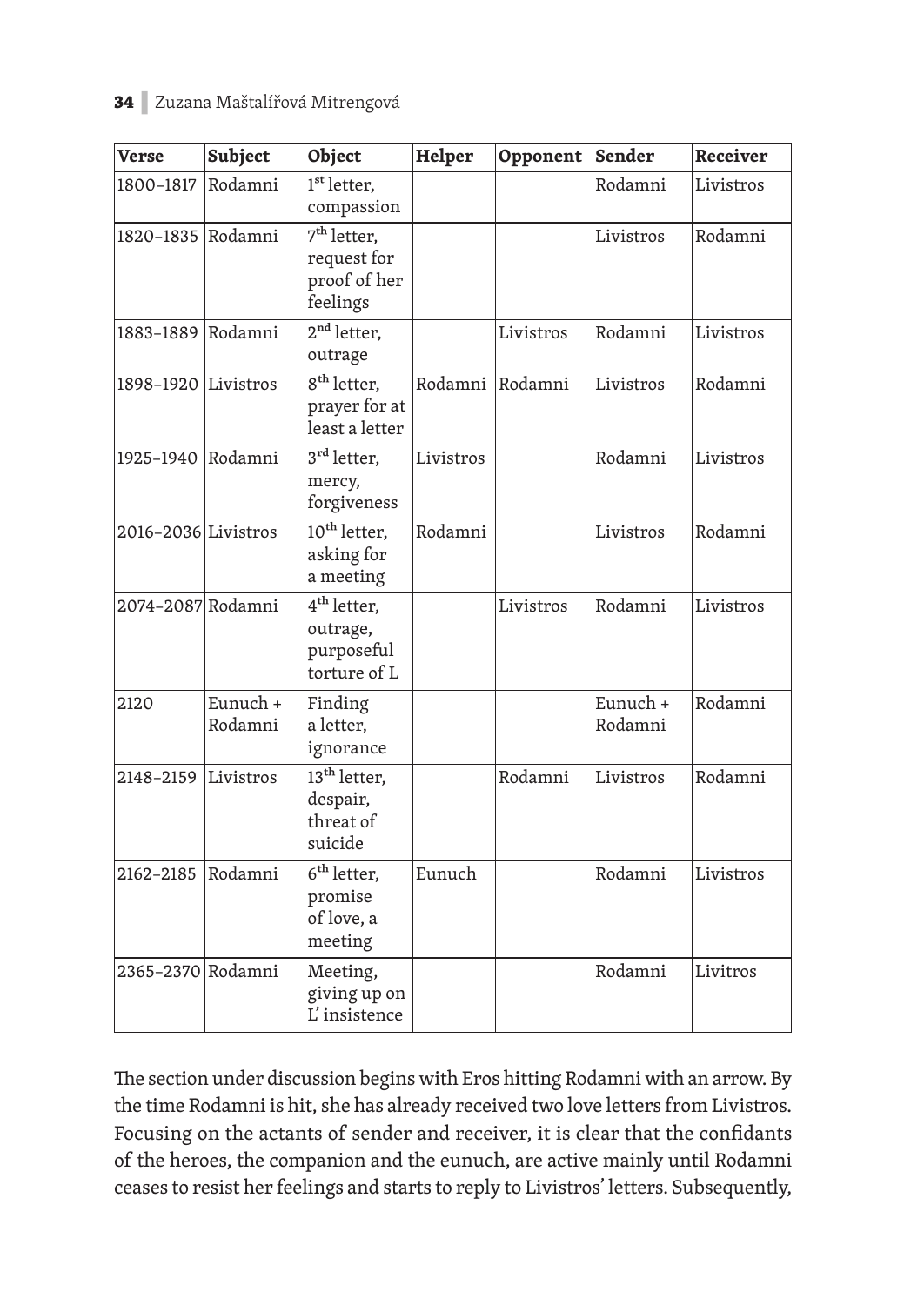the action is in hands of the lovers. However, once Rodamni is offended by the offer of a meeting proposed by Livistros, the eunuch appears once again, taking Rodamni's side and letting Livistros suffer, without any further contact with him or the companion. In verses 1565–1586, Eros appears as the actants of both helper and opponent, indicating the despair of Livistros and his unsuccessful courtship. After this, only the two heroes show in those actants - mainly because of the anger Livistros provokes in Rodamni by wanting her to send him a proof of her love and to meet him. The eunuch assumes an important role once again in the penultimate line, when Rodamni relies on him to arrange a meeting with Livistros.

As we can see in the column for the actant of object, it is at first difficult for Rodamni to give up her pride and reply to Livistros, although she has already confessed to the eunuch that she has feelings for him. However, even though she shows compassion for what Livistros feels, once he offends her, she lets him beg her for forgiveness. The second time she is outraged by him, Rodamni lets him suffer on purpose and yields only after he threatens to take his own life. Eventually, when they are face-to-face for the first time, she tells him she has submitted to his affection and courtship solely because of his insistence.

| Verse     | Subject  | Object                                                | Helper | Opponent          | Sender    | Receiver |
|-----------|----------|-------------------------------------------------------|--------|-------------------|-----------|----------|
| 921-939   | Achilles | 1 <sup>st</sup> letter,<br>love, threat<br>of suicide |        |                   | Achilles  | Polyxeni |
| 948-958   | Polyxeni | 1 <sup>st</sup> letter,<br>refusal                    |        |                   | Polyxeni  | Achilles |
| 964-973   | Achilles | 2 <sup>nd</sup> letter,<br>warning<br>against Eros    |        | Polyxeni          | Achilles  | Polyxeni |
| 974-977   | Achilles | A prayer to<br>Eros to hit<br>Polyxeni                | Eros   |                   | Achilles  | Eros     |
| 987-994   | Polyxeni | 2 <sup>nd</sup> letter,<br>refusal,<br>mockery        |        | Eros,<br>Achilles | Polyxeni  | Achilles |
| 995-1006  | Achilles | 3 <sup>rd</sup> letter,<br>persuasion                 |        |                   | Achillles | Polyxeni |
| 1014-1023 | Achilles | A prayer to<br>Eros to hit<br>Polyxeni                | Eros   |                   | Achilles  | Eros     |

With the next chart, we will turn to the part of the *Achilleid* where Achilles writes the first letter to Polyxeni, ending with their meeting.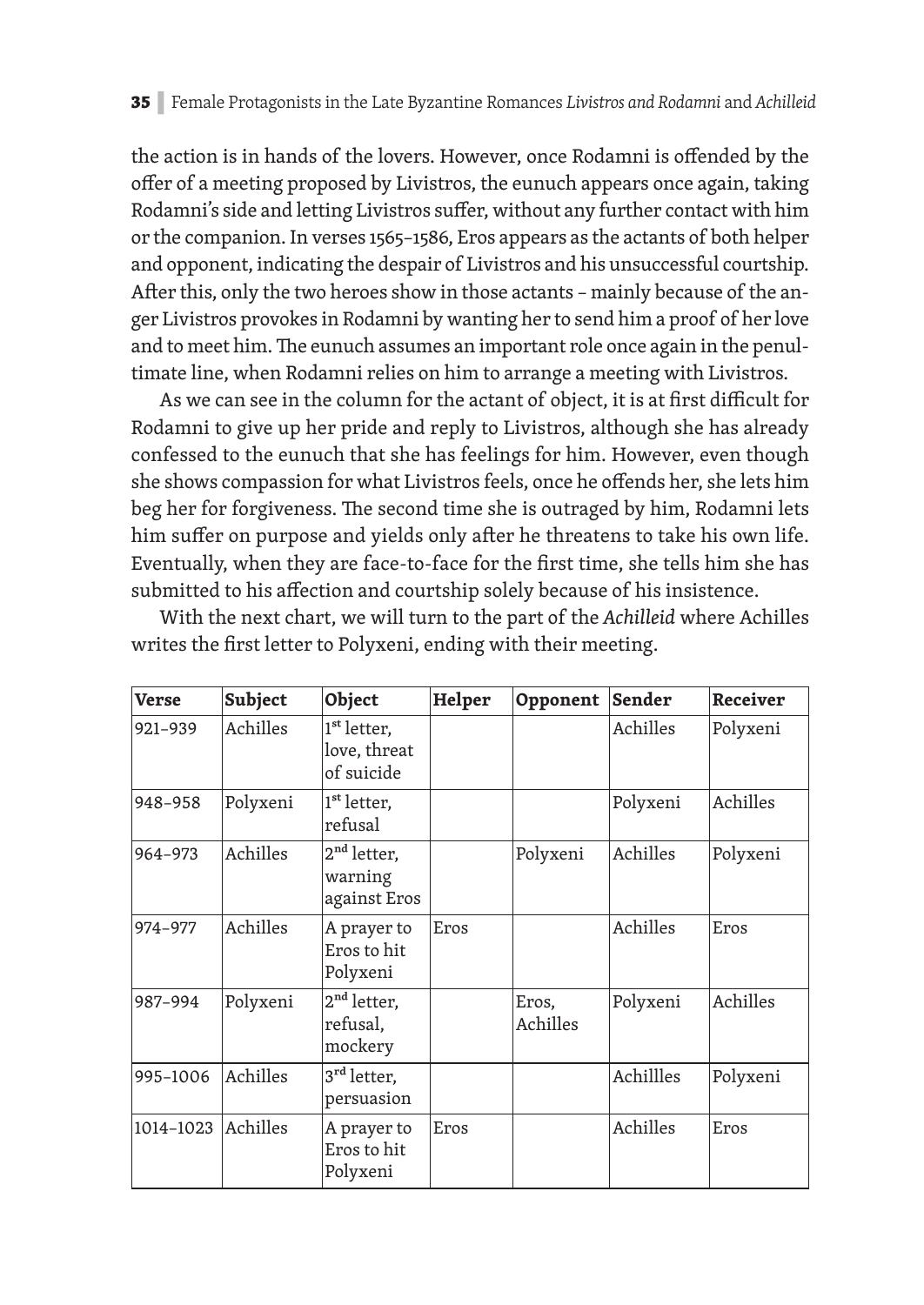| <b>Verse</b>       | Subject  | Object                                                       | Helper | Opponent | Sender          | Receiver |
|--------------------|----------|--------------------------------------------------------------|--------|----------|-----------------|----------|
| 1063-1089 Eros     |          | Hitting<br>Polyxeni<br>with an<br>arrow                      |        |          | A hawk/<br>Eros | Polyxeni |
| 1094-1109 Polyxeni |          | 3 <sup>rd</sup> letter<br>- promise<br>of love, a<br>meeting |        |          | Polyxeni        | Achilles |
| 1156-1162          | Achilles | Meeting,<br>kissing<br>Polyxeni                              |        |          | Achilles        | Polyxeni |

The second actantial model deals with the development of love in the *Achilleid*. At the beginning of the section under analysis, Achilles is already in love with Polyxeni and writes her the first letter. From the actants of sender and receiver, it is evident that their entire courtship until their first meeting takes place exclusively between the protagonists, with exception of Eros as the only helper in their courtship. The only opponent is Polyxeni in the second letter from Achilles, when he warns her against love and its god. Eros and Achilles are mocked by Polyxeni who promises herself not to yield to love. It is apparent from the regular alterations in the sender and receiver that once Achilles starts writing letters to Polyxeni, she replies to him immediately, without ulterior motives or hesitation. In verses 974–977, Achilles begs Eros to help him and hit Polyxeni with an arrow, but it is not until he asks once again, in verses 1014–1023, that Eros does what Achilles begs for. Until then, Achilles' courting does not bear fruit. Once Polyxeni is hit, however, she immediately replies to Achilles' last letter and devotes herself to him, proposing a meeting. When they meet for the first time in the garden where she dwells, Achilles kisses her, but then leaves.

Comparing the actantial models of *Livistros and Rodamni* and the *Achilleid*, there are several differences concerning the development of the love relationship. One major difference can be seen through the correspondence in each story, which is illustrated by the actants of sender and receiver and subject and object. In *Livistros and Rodamni*, the relationship does not start easily, and for quite a time it is only Livistros who writes the letters. The actant of object indicates that Rodamni's reply is preceded by Livistros' despair and persuasion by the eunuch. But even after Rodamni starts to answer and carefully reveals her affection to Livistros, she is very irascible, ignoring Livistros whenever things are not as she pleases. Similarly, when she meets him, she does not want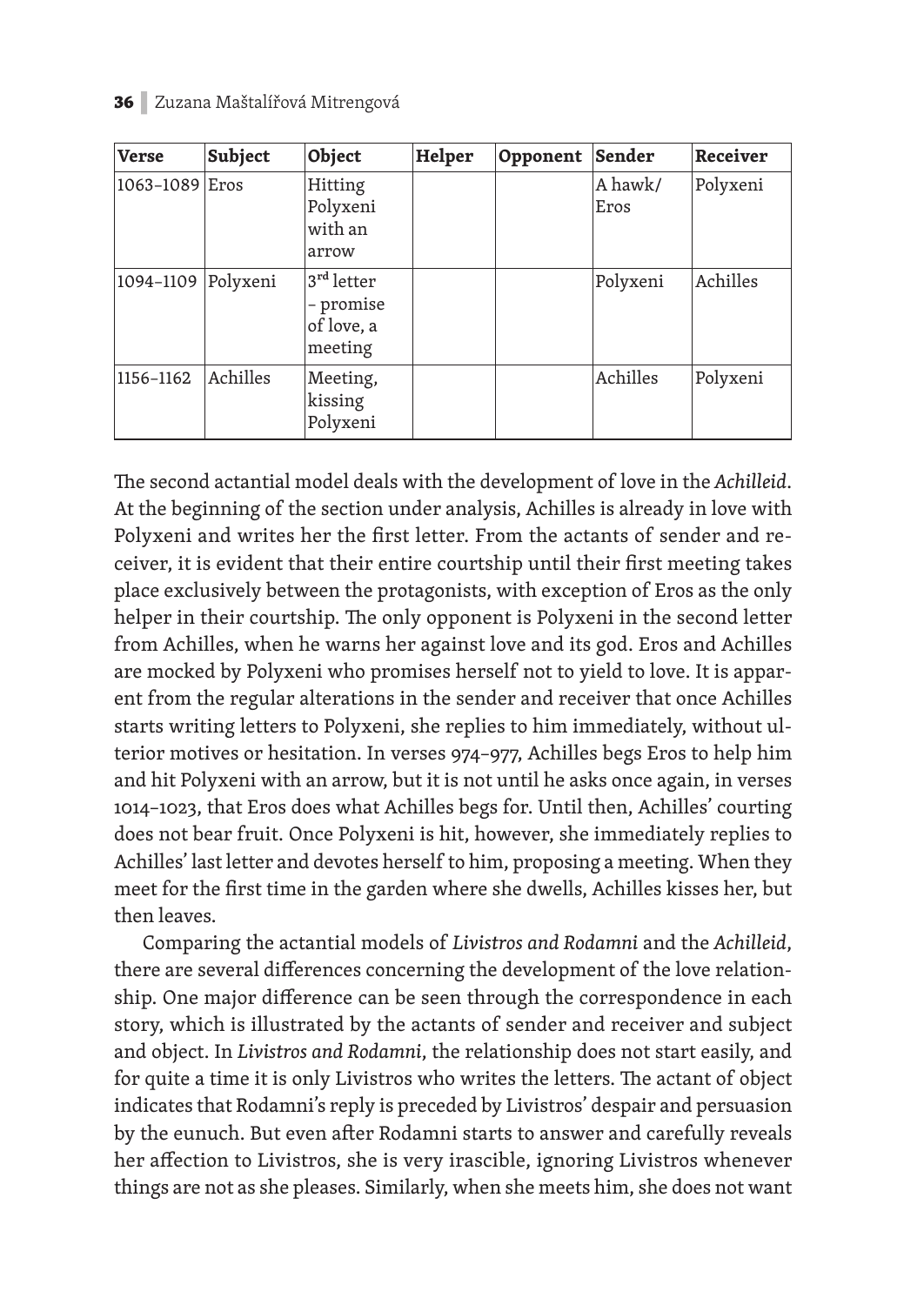to lose face and explains her feelings to him as only a result of his insistence and endurance. In contrast, the correspondence of Achilles and Polyxeni in the *Achilleid* is far more straightforward. Once Achilles writes a love letter to her, she replies at once, even though she rejects him. His efforts are fruitless and her mockery continues until Eros intervenes. Immediately after that, Polyxeni writes a letter to Achilles, openly revealing her feelings for him and asking for a meeting.

We can see another difference in the initial phase of the courtship. For Livistros, the helpers of both sides are involved. The companion reveals to Livistros inside information he has from the eunuch, while the eunuch himself pushes the action further, persuading the princess to answer Livistros. At the same time, the eunuch remains loyal to her, letting Livistros suffer once his lady decides Livistros deserves it. In contrast, the relationship of Achilles and Polyxeni evolves without the intervention of servants or friends. The only helper is Eros. Without his help, Achilles would not achieve what he longs for. Polyxeni does not have any helpers.

This analysis of the actantial models demonstrates that the affinity of the heroine towards her love counterpart develops in a different way in each romance. While both heroes use the same means of courting their lady – writing letters –, the impact it has on Rodamni and Polyxeni is quite contrasting. While Livistros tries to persuade the princess and finally succeeds in doing so, Achilles needs Eros' help; until he gets it, his love letters have little impact.

In his article *Από το «δράμα» του Έρωτα στο «αφήγημαν» της Αγάπης*, Agapitos describes the technique of persuading the heroine used in Komnenian novels, which can be compared to what we have just seen in *Livistros and Rodamni*. In contrast, the love couples in the late Byzantine romances gradually get close to each other by means of a dialogue.<sup>27</sup> I would like to develop this observation, dealing with the evolved approach towards courtship and the behaviour of the protagonists, applying the findings from the actantial models. Livistros and Rodamni illustrates the use of persuasion already detected by Agapitos:<sup>28</sup> the strong role of the mighty Eros, who is both the helper and the opponent actant; the important role of the helpers, who act as the heroes' confidants; the extensive process of persuading Rodamni (the actants of sender/receiver and subject/object); and her resistance, putting the suitor in the actant of opponent.

The actantial model of the *Achilleid* displays a similarity to *Livistros and Rodamni* in the method of the heroes' courtship: like Livistros, Achilles writes

<sup>27</sup> Agapitos (2004: 69–70); Priki (2019: 89).

<sup>28</sup> Agapitos (2004: 70; 1993: 212).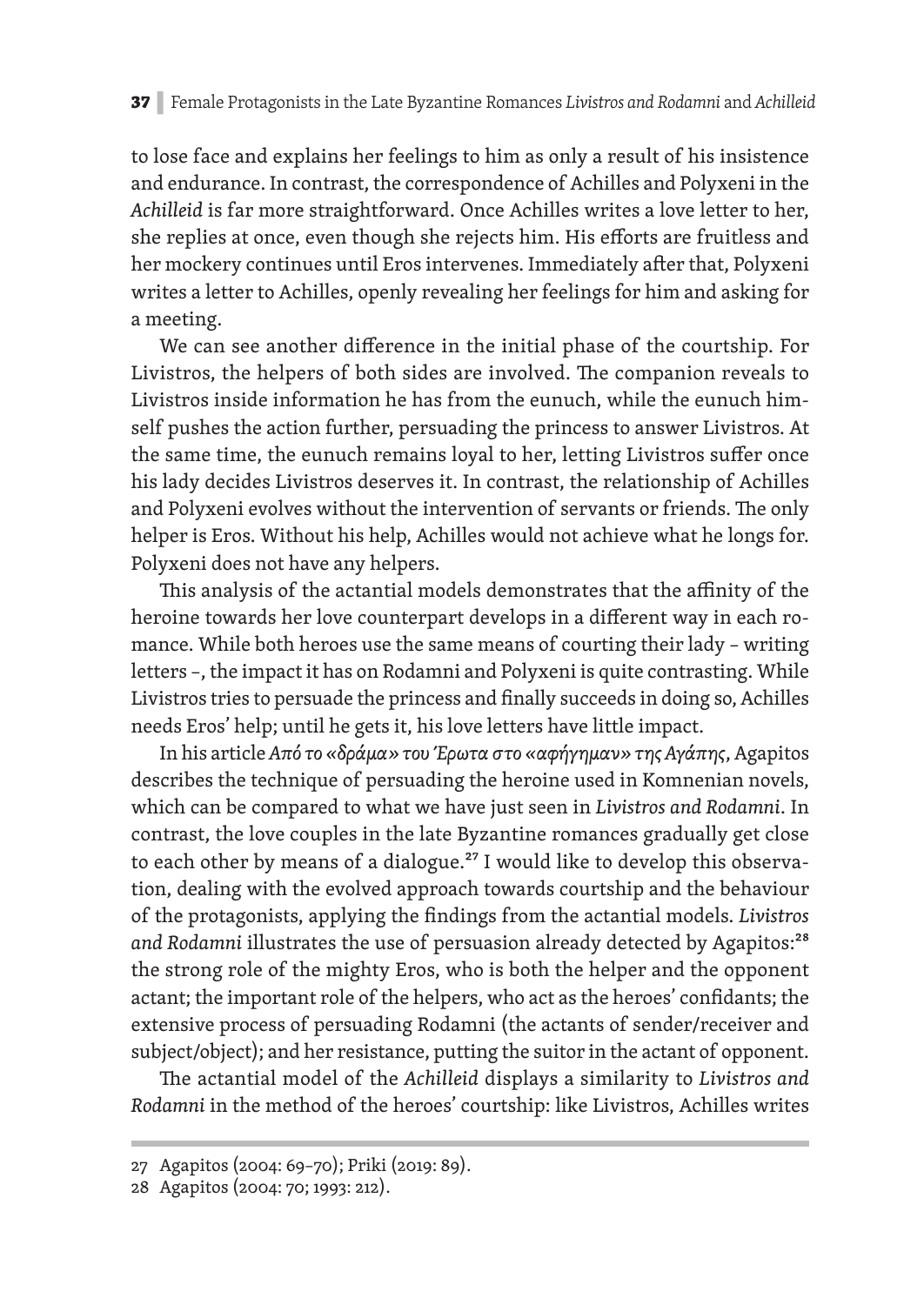love letters to his beloved trying to persuade her to reciprocate the affinity, but he is not successful.

However, other stages of the courtship's development differ: unlike Rodamni, Polyxeni writes her lover back immediately, albeit with a negative answer (the actants of object and sender/receiver). Also unlike Rodamni, Polyxeni does not have any helpers, nor does she comes up with evasions or intrigues; she acts outspokenly and ingenuously.

In summary, while the actantial model of *Livistros and Rodamni* confirms the suggestions of Agapitos, recognizing in it the same technique of persuasion for the love couple as in the Komnenian novels, the model of the *Achilleid* indicates that the courtship of the heroes in that romance stands somewhere in between the use of persuasion and the gradual dialogue leading to a love union typical of other late Byzantine romances. Thus, while the development of love between the protagonists in *Livistros and Rodamni* and those in the *Achilleid* stands on similar pillars, regarding love correspondence as the means of courtship, the *Achilleid* nevertheless shows signs of love development characteristic of other late Byzantine romances, indicating different ways of dealing with the topic of love typical of the times when the romance was written. The actantial models of *Livistros and Rodamni* and the *Achilleid* thus show us how the development of love in romances changed over the span of 100 years, leading gradually to simpler ways of courtship, the simplification of the character of the heroine, and at the same time the heroine becoming more straightforward and self-reliant.

# **Bibliography**

# **Primary sources**

- Agapitos, P. A. (ed.) 2006. *Afi gisis Livistrou kai Rodamnis. Kritiki ekdosi tis diaskevis 'alfa'*. Αthina. [Αγαπητός, Π. A. (επιμ.) 2006. *Αφήγησις Λιβίστρου και Ροδάμνης. Κριτική έκδοση της διασκευής «άλφα».* Αθήνα.]
- Agapitos, P. A. (transl.) 2021. *The Tale of Livistros and Rodamne: A Byzantine Love Romance of the 13ᵗh Century*. Liverpool.
- Frazer, R. M. (transl.) 1966. *The Trojan War. The Chronicles of Dictys of Crete and Dares the Phrygian.* Bloomington [online]. Available from: https://www.theoi.com/Text/ DictysCretensis1.html [16 May 2021].
- Lendari, T. (ed.) 2007. *Αφήγησις Λιβίστρου και Ροδάμνης* [*Afi gisis Livistrou kai Rodamnis*] (Livistros and Rodamne). The Vatican Version. Critical Edition with Introduction, Commen*tary and Index-Glossary*. Athens.
- Papathomopoulos, M. Jeffreys. E. (eds.) 1996. O polemos tis Troados (The War of Troy). Athina. [Παπαθωμόπουλος, M. - Jeffreys, E. (επιμ.) 1996. Ο Πόλεμος της Τρωάδος (The *War of Troy).* Αθήνα.]
- Smith, O. L. Agapitos, P. A. Hult, K. (eds.) 1999. *The Byzantine Achilleid. The Naples Version*. Vienna.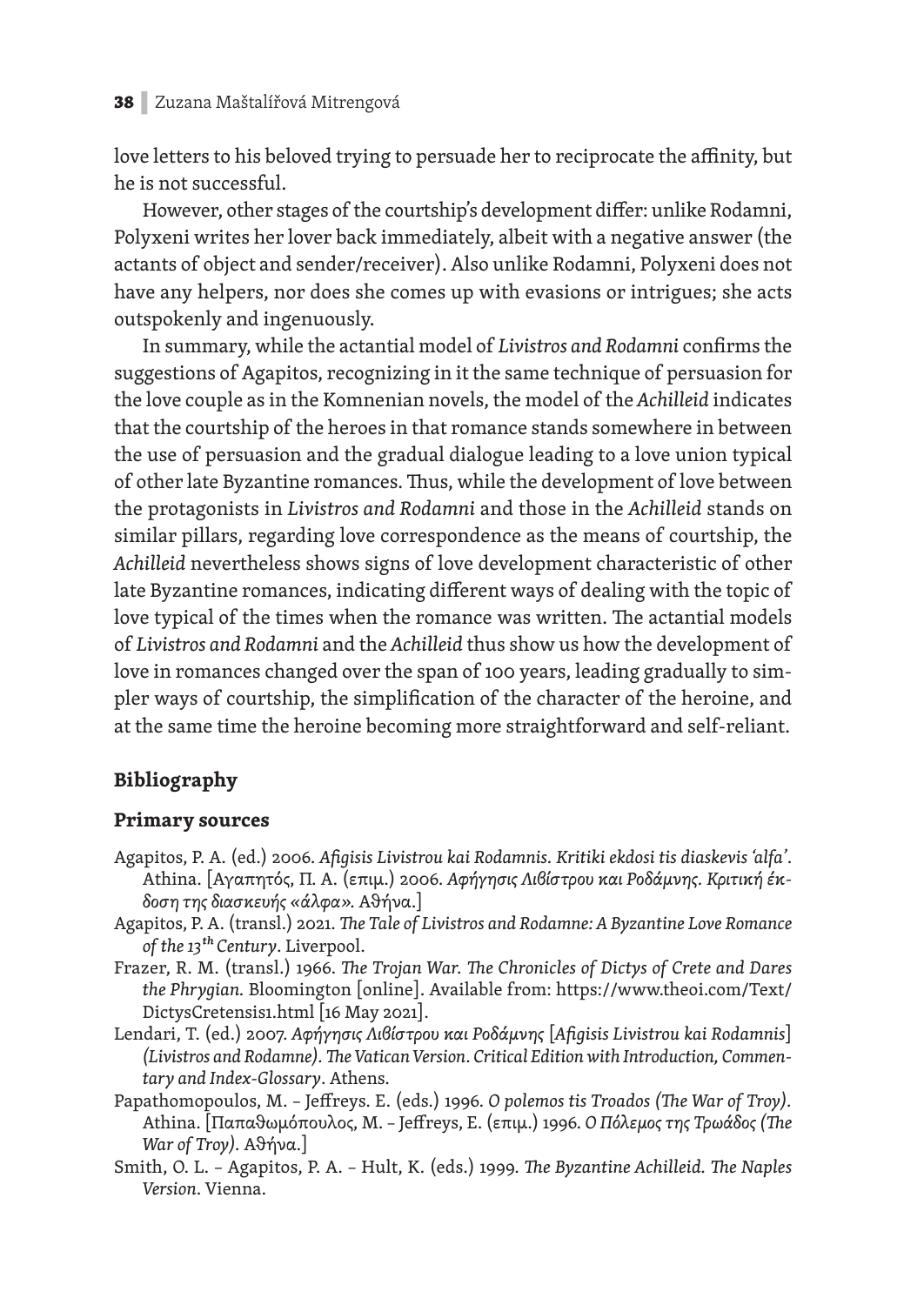39 **|** Female Protagonists in the Late Byzantine Romances *Livistros and Rodamni* and *Achilleid*

# **Secondary sources**

- Agapitos, P. A. 1990. The Erotic Bath in the Byzantine Vernacular Romance Kallimachos and Chrysorrhoe. *Classica et Mediaevaliα* 41, 257–273.
- Agapitos, P. A. 1991. *Narrative Structure in the Byzantine Vernacular Romances: A Textual and Literary Study of Kallimachos, Belthandros and Libistros*. Munich.
- Agapitos, P. A. 1993. I chronologiki akolouthia ton mythistorimaton Kallimachos, Velthandros kai Livistros. In N. M. Panagiotakis (ed.), *Arches tis neoellinikis logotechnias. Praktika tou de§ erou Diethnous Synedriou Neograeca Medii Aevi (Venetia, 7–10 Noemvriou)*, vol. 2. Venetia, 197–234. [Αγαπητός, Π. A. 1993. Η χρονολογική ακολουθία των μυθιστορημάτων Καλλίμαχος, Βέλθανδρος και Λίβιστρος. Στο Ν. M. Παναγιωτάκης (επιμ.), *Αρχές της νεοε\ ηνικής λογοτεχνίας. Πρακτικά του δεύτερου Διεθνούς Συνεδρίου Neograeca Medii Aevi (Βενετία, 7–10 Νοεμβρίου 1991),* τ. 2. Βενετία, 197–234.]
- Agapitos, P. A. 2004. Apo to 'drama' tou Erota sto 'afigiman' tis Agapis. To erotiko mythistorima sto Vyzantio (11ᵒs–14ᵒs aionas). In Ch. Angelidi (ed.), *To Vyzantio orimo gia allages: Epiloges, evaisthisies kai tropoi ekfrasis apo ton endekato ston dekato pempto aiona*. Athina, 53–72. [Αγαπητός, Π. A. 2004. Από το «δράμα» του Έρωτα στο «αφήγημαν» της Αγάπης. Το ερωτικό μυθιστόρημα στο Βυζάντιο (11°ς-14°ς αιώνας). Στο Χ. Αγγελίδη (επιμ.), *Το Βυζάντιο ώριμο για α\ αγές: Επιλογές, ευαισθησίες και τρόποι έκφρασης από τον ενδέκατο στον δέκατο πέμπτο αιώνα*. Αθήνα, 53–72.]
- Agapitos, P. A. 2020. The Insignificance of 1204 and 1453 for the History of Byzantine Literature. *Medioevo Greco* 20, 1–58.
- Agapitos, P. A. Smith, O. L. 1992. *The Study of Medieval Greek Romance: A Reassessment of Recent Work.* Copenhagen.
- Ainalis, Z. 2020. *Damsels in Distress? Women's Representations in the Palaiologan Romances.* Paper presented at the online conference *The World of the Late Byzantine Romance in Context: Storytelling Across Europe (13ᵗh–15ᵗh c.), June 4–5, 2020*.
- Aleksidze, A. 1979. *Mir grecheskogo rycarskogo romana (XIII–XIV vv.)*. Tbilisi. [Алексидзе, А. 1979. *Мир греческого рыцарского романа XIII–XIV вв*. Тбилиси.]
- Beaton, R. 1996. *The Medieval Greek Romance*. London.
- Beck, H. G. 1971. *Geschichte der byzantinischen Volksliteratur*. München.
- Beck, H. G. 1986. *Byzantinisches Erotikon*. München.
- Cupane, C. 2013. Una passeggiata nei boschi narrativi. Lo statuto della finzione nel "Medioevo Romanzo e Orientale". In margine a un contributo recente. *Jahrbuch der Öster reichischen Byzantinistik* 63, 61–90.
- Cupane, C. 2016. In the Realm of Eros: The Late Byzantine Vernacular Romance Original Texts. In C. Cupane – B . Krönung (eds.), *Fictional Storytelling in the Medieval Eastern Mediterranean and Beyond*. Leiden, 95–126.
- Cupane, C. Krönung, B. 2016. Introduction: Medieval Fictional Story-Telling in the Eastern Mediterranean (8<sup>th</sup>-15<sup>th</sup> centuries AD): Historical and Cultural Context. In C. Cupane – B. Krönung (eds.), *Fictional Storytelling in the Medieval Eastern Mediterranean and Beyond*. Leiden, 1–18.
- Goldwyn, A. Nilsson, I. 2019. Troy in Byzantine Romances. In A. Goldwyn I. Nilsson (eds.), *Reading the Late Byzantine Romance*: *A Handbook.* Cambridge, 188–210.
- Greimas, A. J. 1983. *Structural Semantics: An Attempt at a Method*. *Transl. by D. McDowell, R. Schleifer and A. Velie*. London.
- Hägg, T. 1991. *The Novel in Antiquity*. Berkeley, Calif.